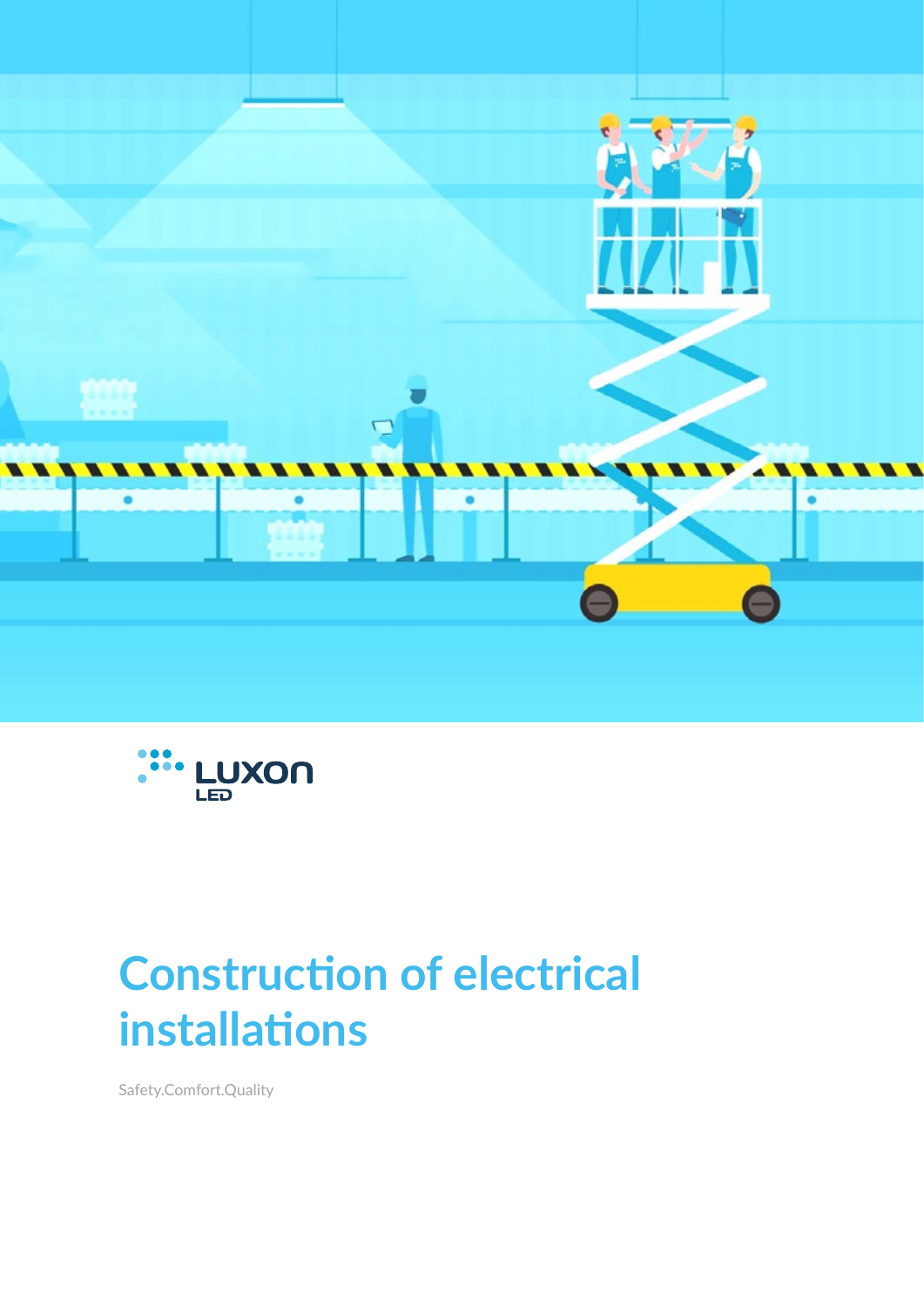# **Construction of electrical installations**

Our Clients are well aware of the risks related with undertaking investments when executing costsaving projects. As a result, they look for solutions which will ensure them a guaranteed return on investment. Therefore, since 2016, Luxon has started developing services of electrical installation construction. Today, we provide comprehensive services as part of the implemented projects ensuring safety, comfort and quality.

### **Why us?**

#### **SAFETY.**

Electrical construction services in Luxon LED – this means qualified specialists who can handle even the most difficult installations, whether it's performed at the height of 16 metres in a power plant or on active facilities. In relation to this, we maintain the highest standards of OHS in order to guarantee uninterrupted operation of a production plant. Safety of our crew and the Client's employees is our priority.

#### **COMFORT.**

Each project is supervised by an electrical work coordinator designated by Luxon. We start the supervision over the investment from preparing a design documentation, through periodic acceptance and verification of works performed by our crews, to the acceptance protocol and as-built documentation. When commissioning work to Luxon, the Client has a guarantee that the savings will be achieved in a timely manner. In turn, the Luxon service support guarantees that the cost-saving will be uninterrupted throughout the entire warranty period.

#### **QUALITY.**

The expertise and experience of our contractors and electrical work coordinator is the basis of the quality offered. We rely on branded components of European companies which meet European standards and are certified for the given work conditions as part of a given project.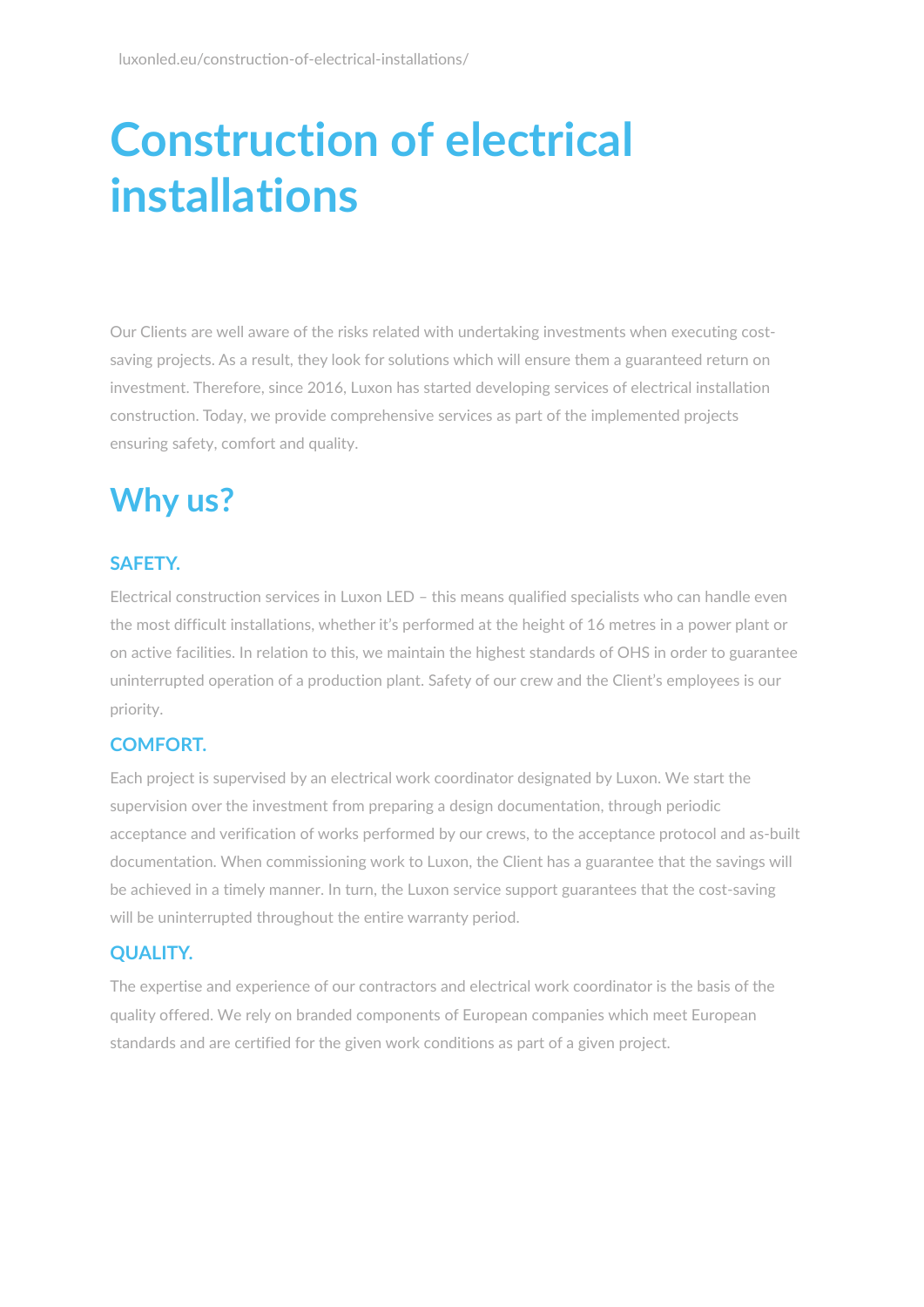### **Benefits**

Benefits of relying on our services



#### **Comprehensiveness**

We offer a wide range of electrical construction services, from the preparation of a documentation, through the lighting installation, PV and even replacement of wiring and electrical cabinets in the entire facility.



#### **Service Support**

The basic packages covers annual checks and intervention electrical works. The full package includes repairs of particular lighting fixtures or damaged PV panels within 24 hours after reporting a defect, 7 days a week



#### **Coordination**

We offer a dedicated project coordinator who supervises the progress of investment. Coordination is based on a work schedule approved by the Client, thanks to this, the investor knows the entire process of the installation even before the investment starts.



#### **One partner**

The Client executes the entire project in cooperation with one company. Thanks to this solution, the Client saves time in processing the execution formally and has one company responsible for the entire work process from A to Z.



#### **Control**

Luxon LED is responsible for the supervision and work process related to the investment. Thanks to the cooperation with authorised electrical construction companies, we have full control over the safety, quality and time of the work performed by our crew.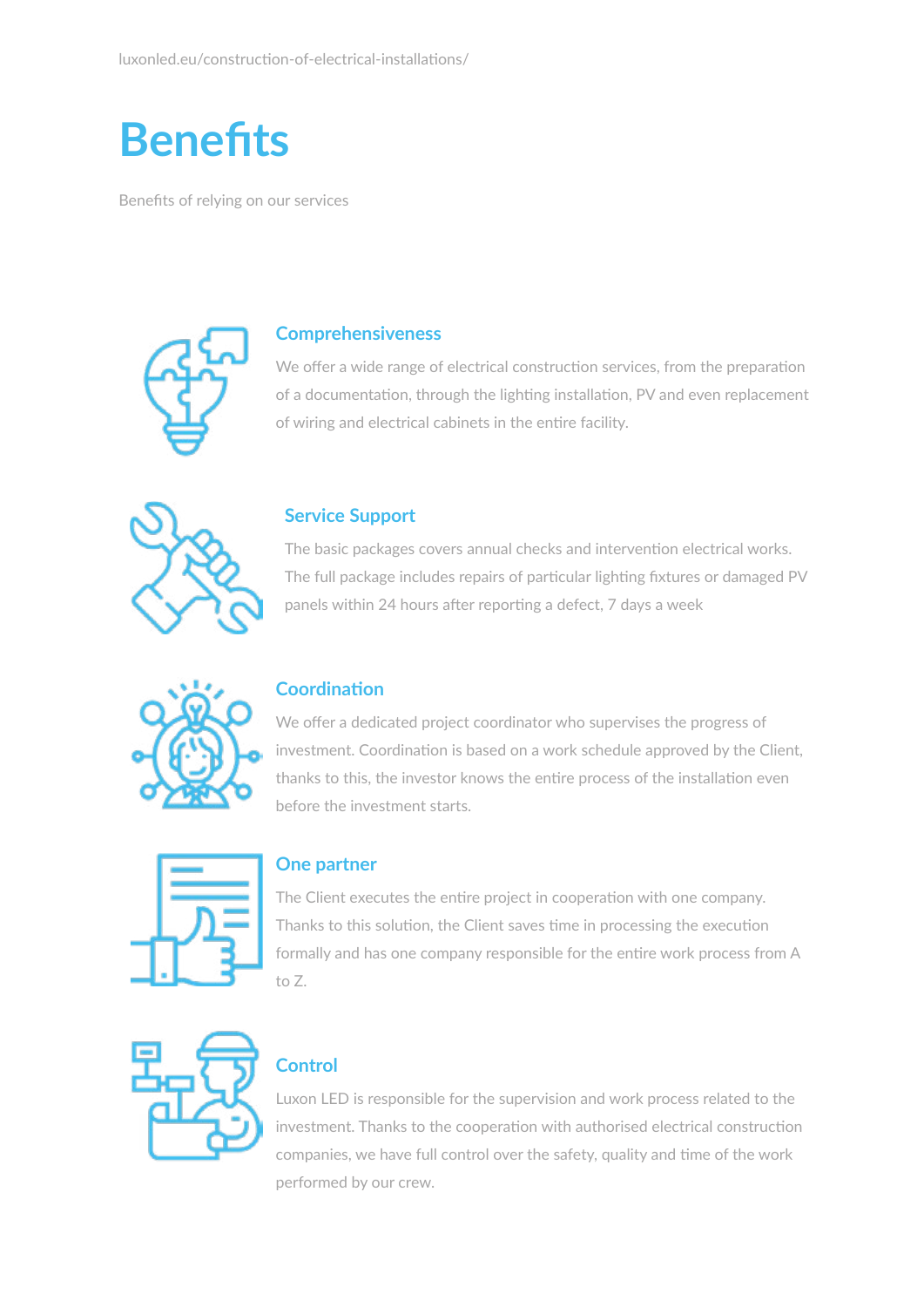# **Six steps towards a tailor-made installation**

#### **1. Audit**

Discussion on the client's needs and the scope of works. We check the characteristics of a given facility, the condition of the electrical installation and we collect all the pre-implementation documentation.

#### **2. Selection of a Partner**

From among the available contracting companies from Central and Western Europe we select a contractor considering the geography, human resources, readiness to operate, and experience in order to meet all the criteria and needs of our Client.



#### **3. Design of the installation works**

The electrical installation coordinator from our company will prepare the investment for execution ensuring a delivery schedule and work schedule as well as full design and employee documentation.

#### **4. Installation and coordination**

Works in a facility are performed in accordance with the concept agreed with the investor, at the same time fulfilling all safety rules. Within the dates set together with the investor, we

conduct a quality control of the stages completed, documented in a report.

#### **5. Documentation**

After accepting and measuring the lighting, we provide the investor with protocols on the completion of works and prepare an as-built documentation.

#### **6. Service support**

We offer service support throughout the entire period of use, we conduct maintenance of the fixtures along with regular cleaning, periodical measurements of lighting, photovoltaic installation, we verify switchboards and the condition of the installations ensuring quick response time to the service notifications, even in the 24/7 mode.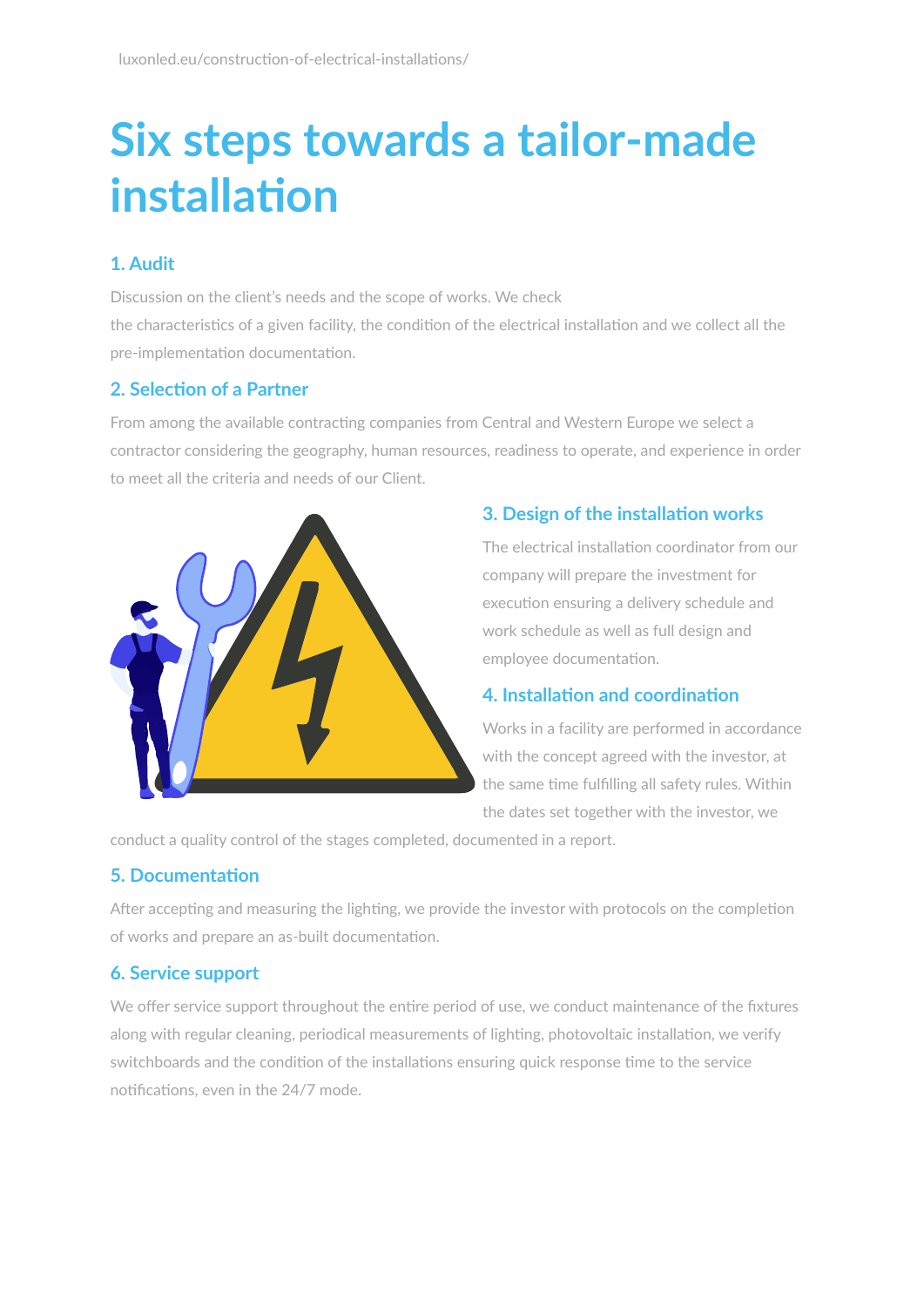### **Examples of our projects**



### **Become our partner!**

Are you a contractor? Do you identify with our process of electrical installation construction? If you answered both questions with yes, then we would like to invite you to contact us and join our authorised partners! Get in touch with us

#### **Contact us**

[contractors@luxonled.eu](mailto:contractors%40luxonled.eu?subject=)

**From the moment of learning about the offer and technology, we were convinced that one company, which produces its own products in Europe, takes us through the entire process.**

Henning Strepkowski Head of safety and maintenance Theyson Formenbau

**The entire lighting installation project lasted around a month. Luxon singled out with efficient installation works which did not interrupt our technological processes..**

Roman Budny Distribution Supervisor, Geberit